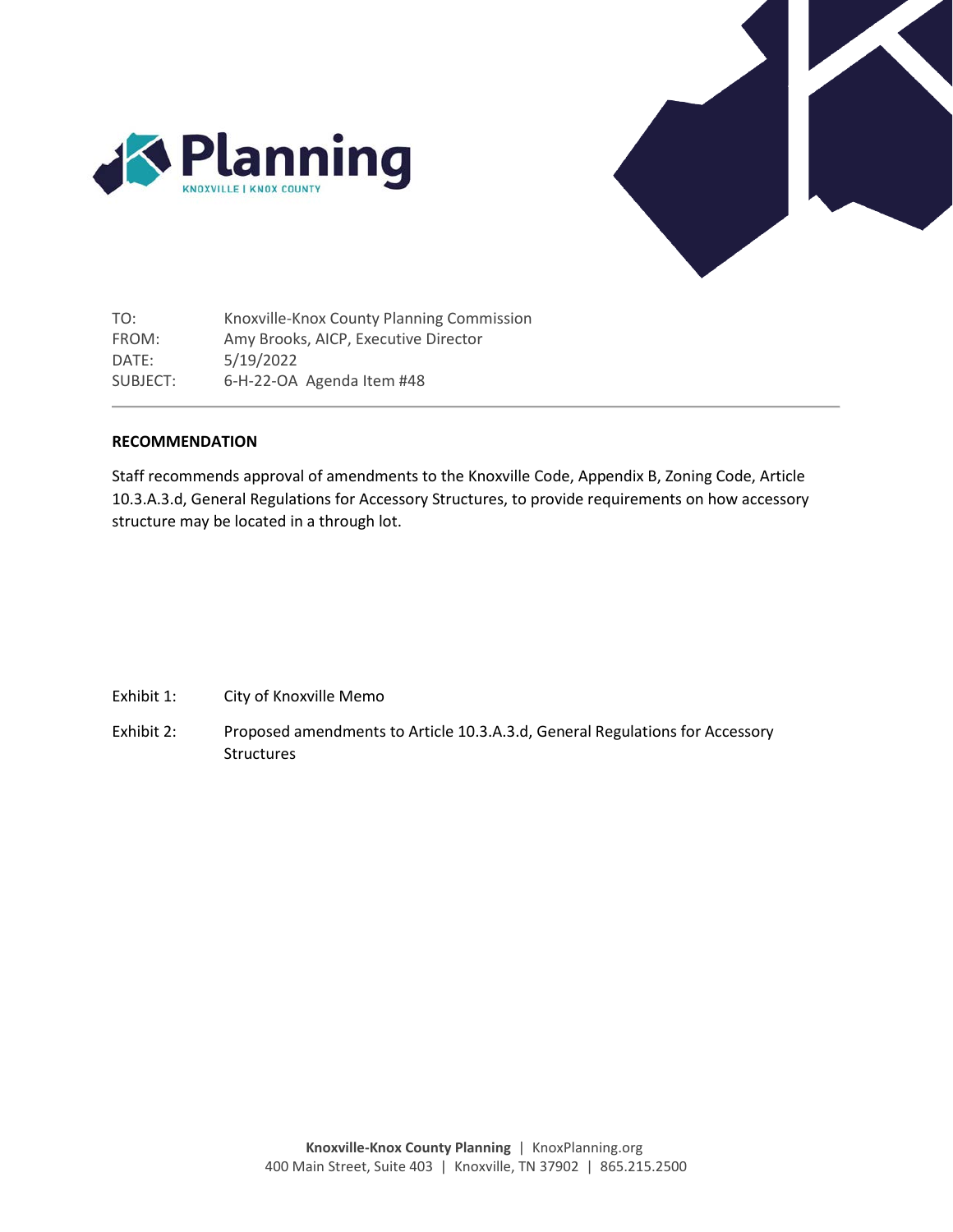

**Plans Review & Inspections Divisio** 

# **MEMORANDUM**

| DATE:        | May 19, 2022                                                           |  |
|--------------|------------------------------------------------------------------------|--|
| TO:          | <b>Planning Staff</b>                                                  |  |
| <b>FROM:</b> | <b>Peter Ahrens</b><br>Director of Plans Review & Building Inspections |  |
| RE:          | <b>Zoning Code Amendment</b>                                           |  |
|              | <b>Article 10.3.A General Regulations for Accessory Structures</b>     |  |

**Background** The Plans Review and Inspections Department requests the following amendment to the Zoning Code of the City of Knoxville, Article 10.3.A General Regulations for Accessory Structures.

The proposed changes to Article 10.3.A on general regulations for accessory structures will provide requirements on how accessory structures may be located in a through lot. Historically, the parallel street on a through lot that does not address the front of the principal building is still considered a front and prohibits accessory structures. Language is proposed to redefine this as a "through lot rear" by requiring accessory structures be setback the same distance as the front setback from the zoning district designation, or the average of blockface for existing principal buildings that are numerically addressed along the adjacent street, whichever is greater.

The Department of Plans Review and Building Inspections recommends the adoption of this amendment to Article 10.3.A of the Zoning Code, as indicated in the attachment.

# **Attachments**

1) Proposed amendment to Article 10.3.A General Regulations for Accessory Structures.

Sincerely,

Peter Ahrens Director of Plans Review & Building Inspections 865-215-3938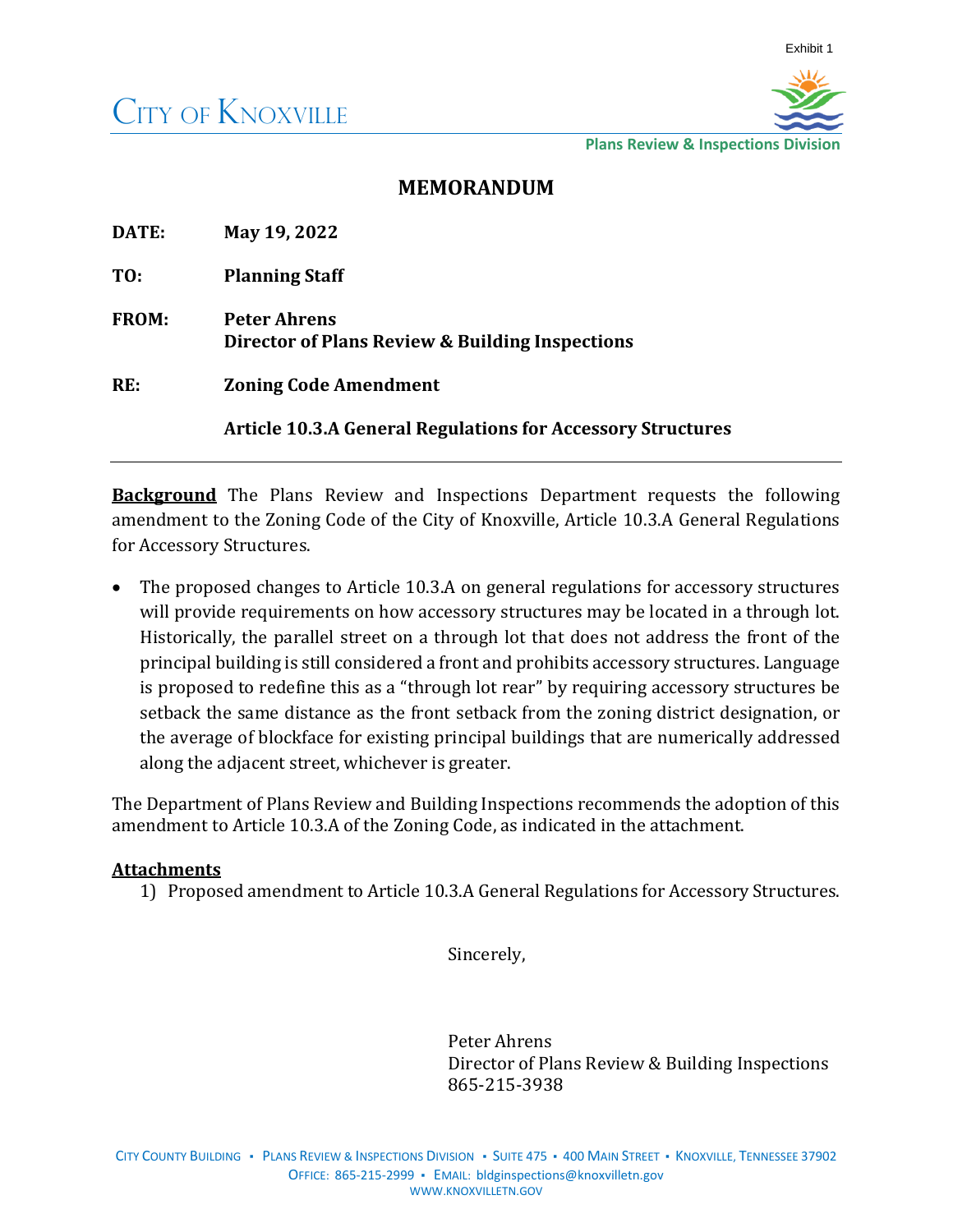# **10.3 ACCESSORY STRUCTURES AND USES**

All accessory structures and uses are subject to the requirements of this section and the permitted encroachment requirements of Section 10.4. Additional accessory structures not regulated in this section may be regulated in Section 10.4.

# A. **General Regulations for Accessory Structures**

All accessory structures are subject to the following regulations, unless otherwise permitted or restricted by specific regulations of this section and Code.

- 1. No accessory structure may be constructed prior to construction of the principal building to which it is accessory. This does not apply when the use does not have an associated principal structure, such as a personal, community, or market garden.
- 2. A building permit may be required for the construction of an accessory structure, per the Building Code.
- 3. Only those accessory structures permitted by this section and Section 10.4 are permitted in required setbacks. Certain accessory structures may also be prohibited in certain yards.
	- a. The use of the term "yard" refers to the area between the applicable building facade line and lot line. The distinction is made because certain principal buildings may not be built at required setback lines, thereby creating a yard larger than the minimum setback dimension.
	- b. If a structure is permitted within a yard, it is permitted within the required setback but may be subject to additional limitations.
	- c. Where there is no structure on the lot, no accessory structure is permitted in the setback required by the district.
	- On a through lot, the parallel street that does not address the front of the principal building where the building is numerically addressed is considered a "through lot rear" for
	- accessory structures. On a through lot rear, the accessory structure must be setback the
	- same distance as the front setback for the designated zoning district, or the average of
	- blockface for existing principal buildings numerically addressed along the parallel street, whichever is greater.
- 4. The maximum height of any detached accessory structure is 18 feet, unless otherwise permitted or restricted by this Code. An accessory structure cannot exceed the height of the principal structure. These height limitations do not apply to any structure accessory to an active agricultural use, which are not limited in height.
- 5. Detached accessory structures, including those listed in this section and Section 10.4, must be setback five feet from any lot line, unless otherwise permitted or restricted by this Code.
- 6. The maximum coverage of detached accessory structure is as shown in the chart below. In addition, all structures and must comply with the building coverage requirements of the district.

| <b>Lot Area</b>   | Maximum building coverage for a single<br>accessory structure                  | Maximum building coverage for any<br>combination of buildings or structures |
|-------------------|--------------------------------------------------------------------------------|-----------------------------------------------------------------------------|
| 15,000 sf or less | 750 sf or the building coverage of the<br>primary structure, whichever is less | Building coverage of the primary structure                                  |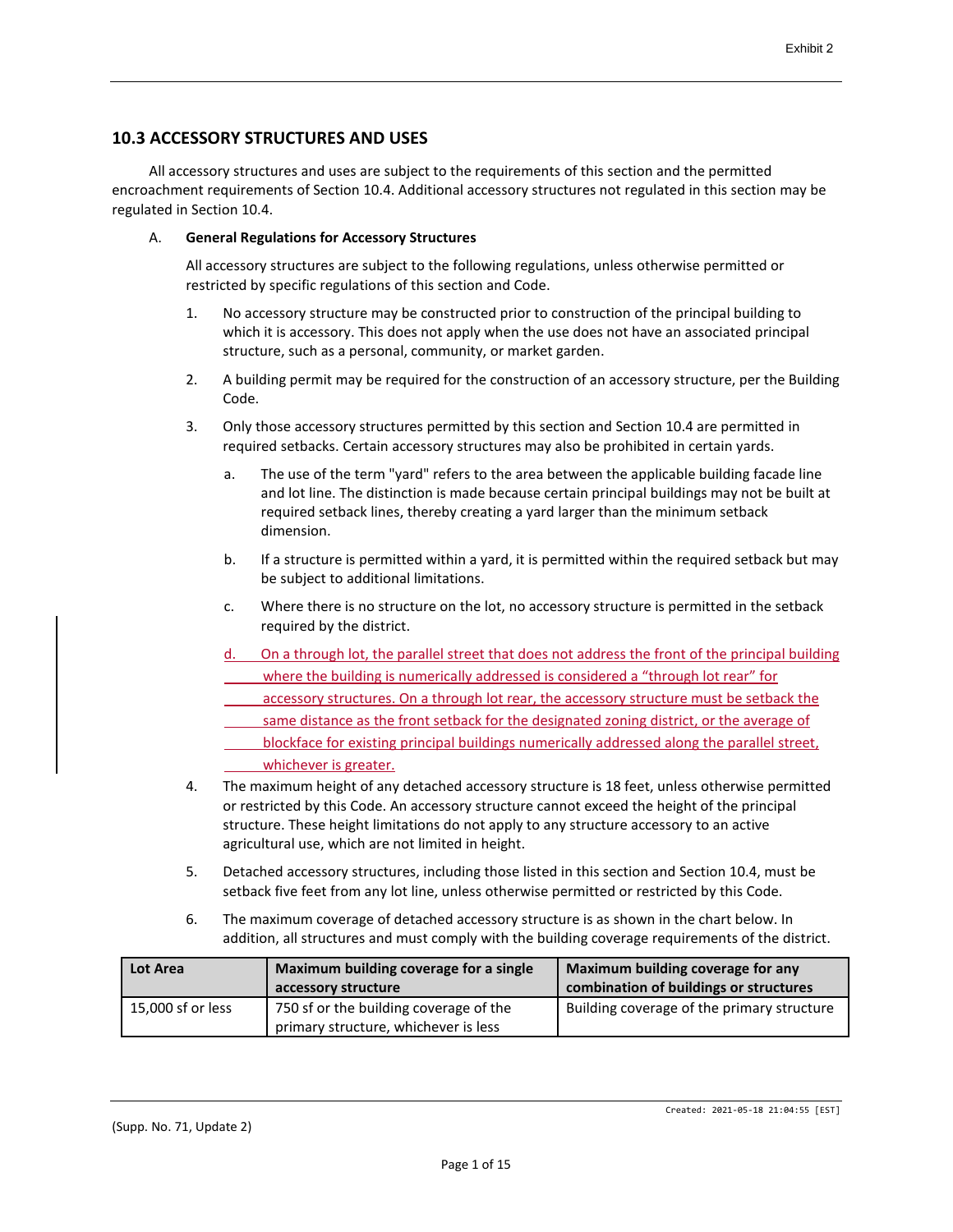| More than 15,000<br>sf, but less than<br>acre | 900 sf or the building coverage of the<br>primary structure, whichever is less   | Building coverage of the primary structure |
|-----------------------------------------------|----------------------------------------------------------------------------------|--------------------------------------------|
| One acre or more                              | 1,100 sf or the building coverage of the<br>primary structure, whichever is less | Building coverage of the primary structure |

7. Cooking facilities are prohibited in an accessory structure, unless the structure also complies with Article 10.3.B.

# B. **Accessory Dwelling Unit (ADU)**

- 1. The design and size of the accessory dwelling unit (ADU) must conform to all applicable building codes.
- 2. An ADU may be located only on a lot with one single-family dwelling. However, in EN districts, ADUs shall be permitted unless the neighborhood prohibits them in a new approved EN application. One of the dwelling units must be occupied by the owner of the property.
- 3. The building official must certify that utilities are adequate for the ADU.
- 4. A lot must have a minimum area of 5,000 square feet to qualify for an ADU.
- 5. Only one ADU is permitted per lot.
- 6. The ADU may be within, attached to, or detached from the primary dwelling structure and may be a part of a detached accessory structure. An ADU may be developed within an existing structure or as new development.
- 7. A detached ADU must be set back five feet from an interior side lot line and ten feet from a rear lot line. A detached ADU is not permitted in a front yard or corner side yard. See Article 10.3.A.3.d for ADU requirements in through lot rear.

| Lot Area                          | <b>Maximum GFA</b> |
|-----------------------------------|--------------------|
| 20,000 sf or greater              | 1,200 sf           |
| 10,000 sf but less than 20,000 sf | 1,000 sf           |
| 7,000 sf but less than 10,000 sf  | 800 sf             |
| 5,000 sf but less than 7,000 sf   | 600 sf             |

8. An ADU is limited to the following maximum gross floor areas:

- 9. In no case may an ADU exceed 40% of the primary dwelling floor area nor more than 2 bedrooms.
- 10. The ADU must be designed so that the appearance of the primary structure remains that of a house. The entrance to the ADU must be located in such a manner as to be unobtrusive from the same view of the structure that encompasses the entrance to the principal dwelling.
- 11. One off-street parking space is required for the ADU.

# C. **Amateur (ham) Radio Equipment**

This Section adopts the federal definitions codified at 47 U.S.C. § 97.3.

1. Towers that solely support amateur (ham) radio equipment and conform to all applicable performance criteria set forth in Section 10.5 are permitted in the rear yard only and must be located ten feet from any lot line. Towers are limited to the maximum building height of the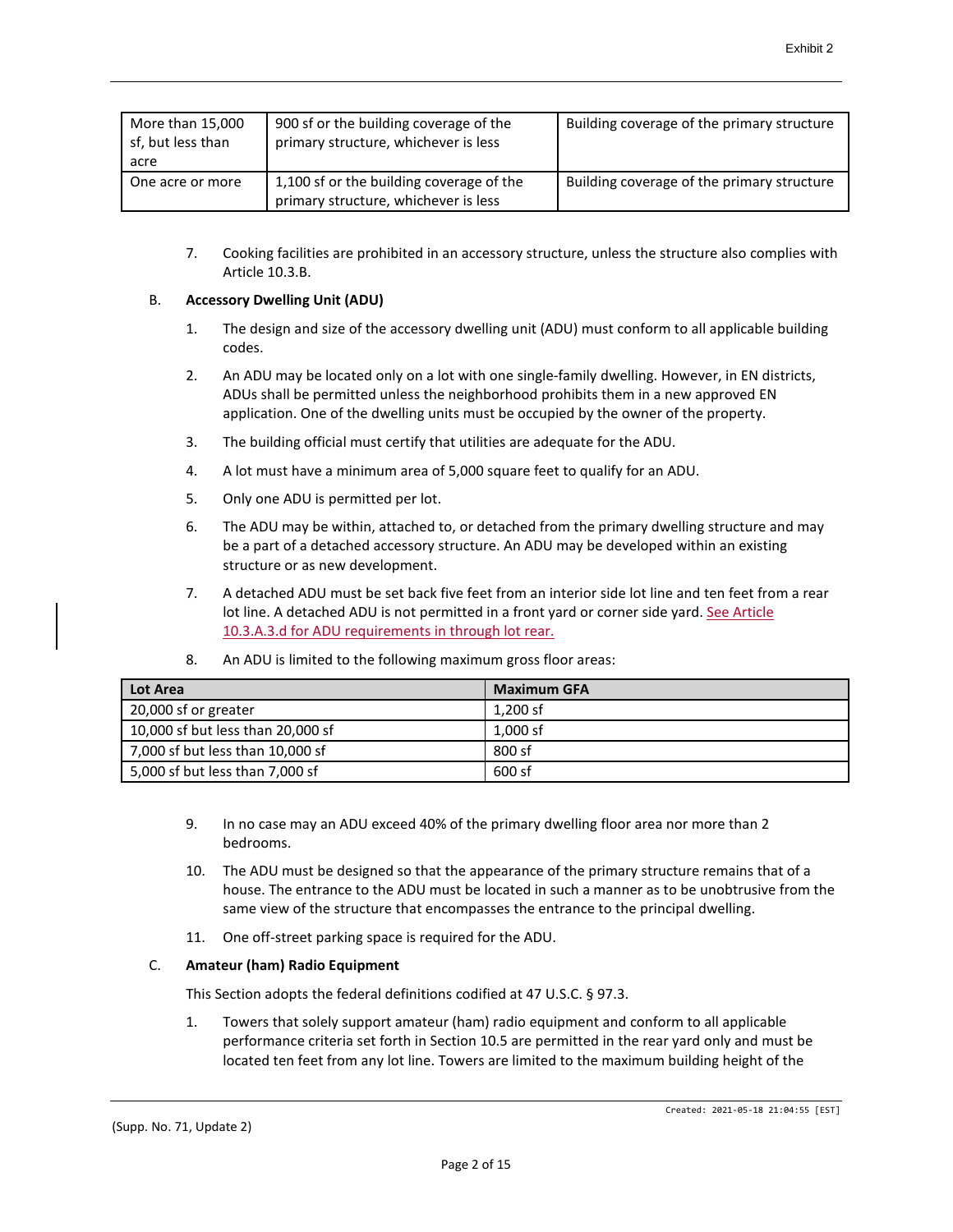applicable district plus an additional five feet, unless a taller tower is technically necessary to engage successfully in amateur radio communications and a special use approval is obtained.

- 2. Antennas may also be building-mounted and are limited to a maximum height of five feet above the structure, unless a taller antenna is technically necessary to engage successfully in amateur radio communications and special use approval is obtained.
- 3. Every effort must be made to install towers or antennas in locations that are not readily visible from adjacent residential lots or from the public right-of-way, excluding alleys.
- 4. An antenna or tower that is proposed to exceed the height limitations is a special use. The operator must provide evidence that a taller tower and/or antenna is technically necessary to engage successfully in amateur radio communications. In addition, the applicant must provide evidence that the tower and/or antenna will not prove a hazard and that it conforms to all applicable performance criteria of Section 10.5. As part of the application, the applicant must submit a plan showing the proposed location of the tower or antenna, as well as its relation to the principal building and accessory structures.
- 5. Any such antennas and/or towers owned and operated by the City or other government agencies are exempt from these requirements.
- 6. The City acknowledges the difficulties of setting exact requirements, including but not limited to setback or height requirements, relating to site development for amateur radio communication services. In accordance with 47 U.S.C. § 97 and Tenn. Code Ann. § 6-54-130 and in order to ensure compliance therewith, the City creates an administrative accommodation process for amateur radio communication services that cannot meet the above standards.
	- a. Construction, application, and enforcement consistent with state and federal law: The provisions of this Section are every instance be construed, applied, and enforced in a manner consistent with applicable state and federal law including, but not limited to, 47 U.S.C. § 97 and Tenn. Code Ann. § 6-54-130. Notwithstanding any other provision of this section to the contrary, the Knoxville-Knox County Planning Commission will make administrative accommodations when reasonably necessary to allow for effective radio communication services.
	- b. There is no fee imposed for requesting an administrative accommodation.
	- c. An operator of an amateur radio communication service may apply for an administrative accommodation with the Knoxville-Knox County Planning Commission. The Knoxville-Knox County Planning Commission will issue a decision on any application seeking an administrative accommodation within 45 days as provided for in this section. The Knoxville-Knox County Planning Commission will grant the request if the following criteria are met:
		- i. The applicant has the legal authority to represent the amateur radio communication tower.
		- ii. The radio communication tower solely supports amateur radio equipment and is used to engage in amateur radio communication services.
		- iii. The radio communication tower is to be located either:
			- (A) On property with zoning, design, or overlay requirements that would unreasonably limit effective radio communication services, or
			- (B) On property with zoning, design, or overlay requirements that would impinge on the needs of the amateur operator to engage in effective radio communication services.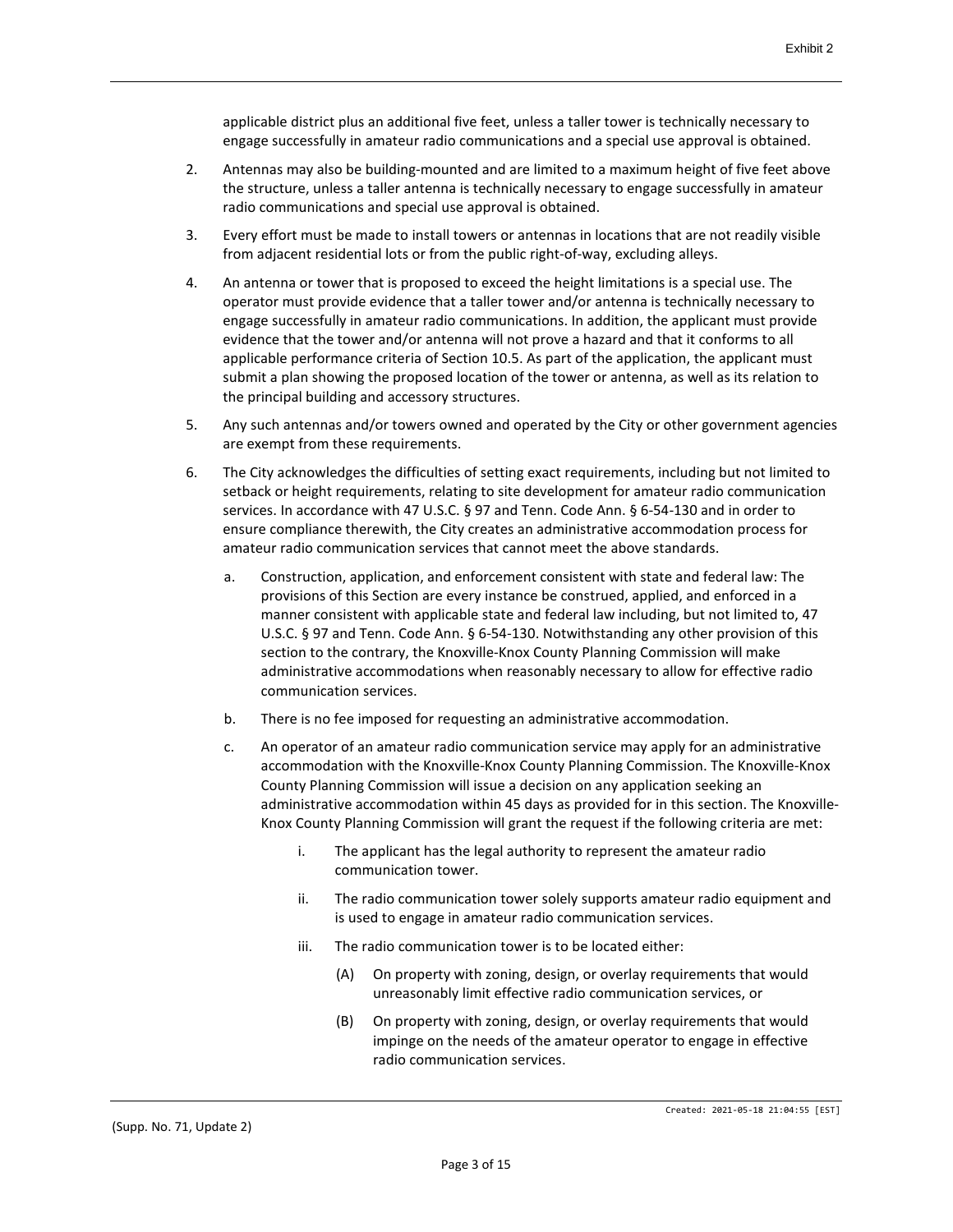- d. If reasonably necessary to reach a determination on the request for an administrative accommodation, the Knoxville-Knox County Planning Commission may, prior to the end of said 45 calendar day period, request additional information from the applicant, specifying in sufficient detail what information is required. The applicant has 15 calendar days after the date of the request for additional information to provide the requested information. In the event a request for additional information is made, the Knoxville-Knox County Planning Commission 45 calendar day period to issue a written determination is no longer be applicable, and the Knoxville-Knox County Planning Commission will issue a written determination within 30 calendar days after receipt of the additional information. If the applicant fails to provide the requested additional information within said 15 calendar day period, the Knoxville-Knox County Planning Commission will issue and send by U.S. mail a written notice advising that the applicant failed to timely submit the additional information and therefore the applicant's request for the administrative accommodation is deemed withdrawn. No further action by the City with regard to the request is required.
- e. If the property which is the subject of the requested accommodation is not in compliance with the then-existing applicable laws and regulations, but the City grants the request for an administrative accommodation under this Section, the City thereby does not waive the requirement that the existing violations be corrected in accordance with the City Code of Ordinances.
- f. The written determination of the Knoxville-Knox County Planning Commission will be mailed by certified first-class mail to the applicant. All written determination will give notice that the applicant has the right to appeal the determination.
- g. Appeals of the decision of the Knoxville-Knox County Planning Commission may be made in accordance with Section 16.12.

#### D. **Apiary**

- 1. New apiaries must be registered with the Tennessee Department of Agriculture.
- 2. Hives are allowed only in interior side or rear yards.
- 3. Hives must be set back 15 feet from all lot lines and public sidewalks. This does not apply if the yard is screened by a solid wall or solid fence.
- 4. When the apiary is located within a yard not bounded by a solid wall or solid fence, a flyway of at least six feet in height comprising of a lattice fence, dense hedge, or similar barrier must be established in front of the opening of the hive such that the bees fly upward and away from neighboring properties. The flyway must be located within three feet of the hive opening and extend at least two feet in width on either side of the hive opening.
- 5. Hive openings must face away from the nearest abutting lot.
- 6. Hives must have a fresh water supply located on property.
- 7. For any rooftop apiary within 20 feet of doors and/or windows of the principal building on an abutting lot, one of the following conditions must exist:
	- a. The hive opening must face away from doors and/or windows of the principal building on the abutting lot.
	- b. A flyway of at least six feet in height comprising of a lattice fence, dense hedge, or similar barrier must be established in front of the opening of the hive such that the bees fly upward and away from neighboring properties. The flyway must be located within three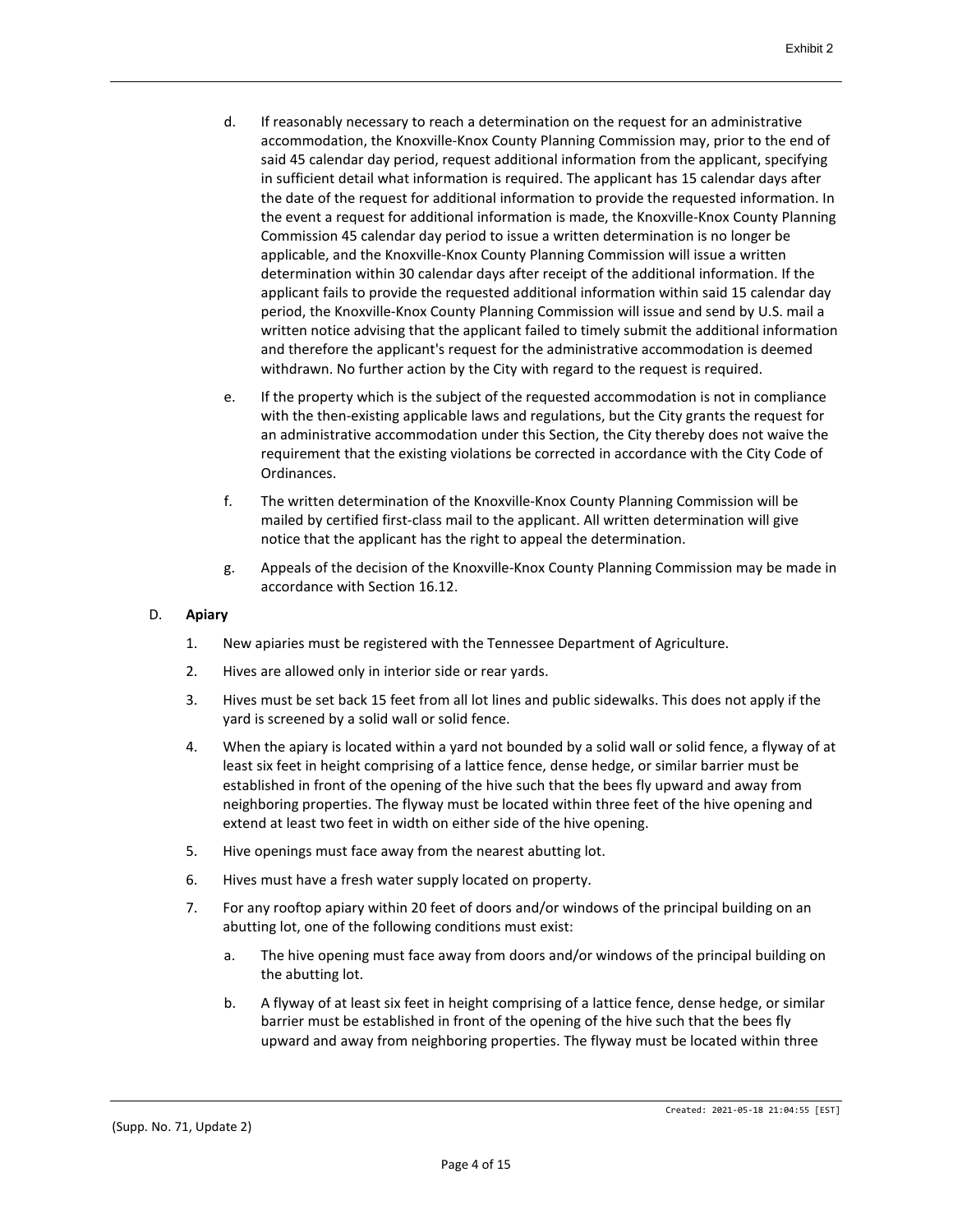feet of the hive opening and extend at least two feet in width on either side of the hive opening.

#### E. **Aquaponics and Hydroponics**

All systems must comply with applicable federal, state, and local regulations for water use and discharge, and for the possession, propagation, culture, sale, and disposition of living marine organisms.

#### F. **Awnings and Marquees**

- 1. Awnings and marquees are subject to the standards of the section with the following exceptions:
	- a. Where a zoning district has standards for such accessory structures, those district standards control.
	- b. Where the sign regulations have standards for such accessory structures used as signs, those standards control.
- 2. Awnings and marquees may extend across any required yard and over public property or right-ofway subject to the following:
	- a. When extending over a sidewalk the following apply:
		- i. Fixed with a nine-foot minimum vertical clearance above sidewalk not to exceed more than two-thirds of width of sidewalk.
		- ii. Fixed with 14-foot minimum vertical clearance above sidewalk may extend to back of curb.
		- iii. Moveable (metal or canvas) with eight-foot minimum clearance above sidewalk not to extend more than two-thirds of width of sidewalk or more than five feet of width of sidewalk, whichever is less.
	- b. When extending across any required yard and/or over public property or right-of-way, but not over a sidewalk, the following apply:
		- i. Fixed: nine-foot minimum vertical clearance.
		- ii. Moveable: eight-foot minimum ground clearance.
		- iii. Not to exceed three feet in all districts, unless reviewed by a design review board.
		- iv. Where awnings extend over public property, they cannot extend closer than 24 inches to the curbline.
	- c. Awnings and marquees cannot have support posts on a public sidewalk, public property, or right-of-way, unless approved by city engineering.
	- d. In no case are awnings, canopies, and marquees allowed to extend over a public road.

#### G. **Carport**

The following apply to both attached and detached carports.

- 1. Carports must be located over a driveway.
- 2. A carport is permitted in the interior side yard, corner side yard, or rear yard only. See Article 10.3.A.3.d for requirements in through lot rear.
- 3. The total length of a carport is limited to 22 feet.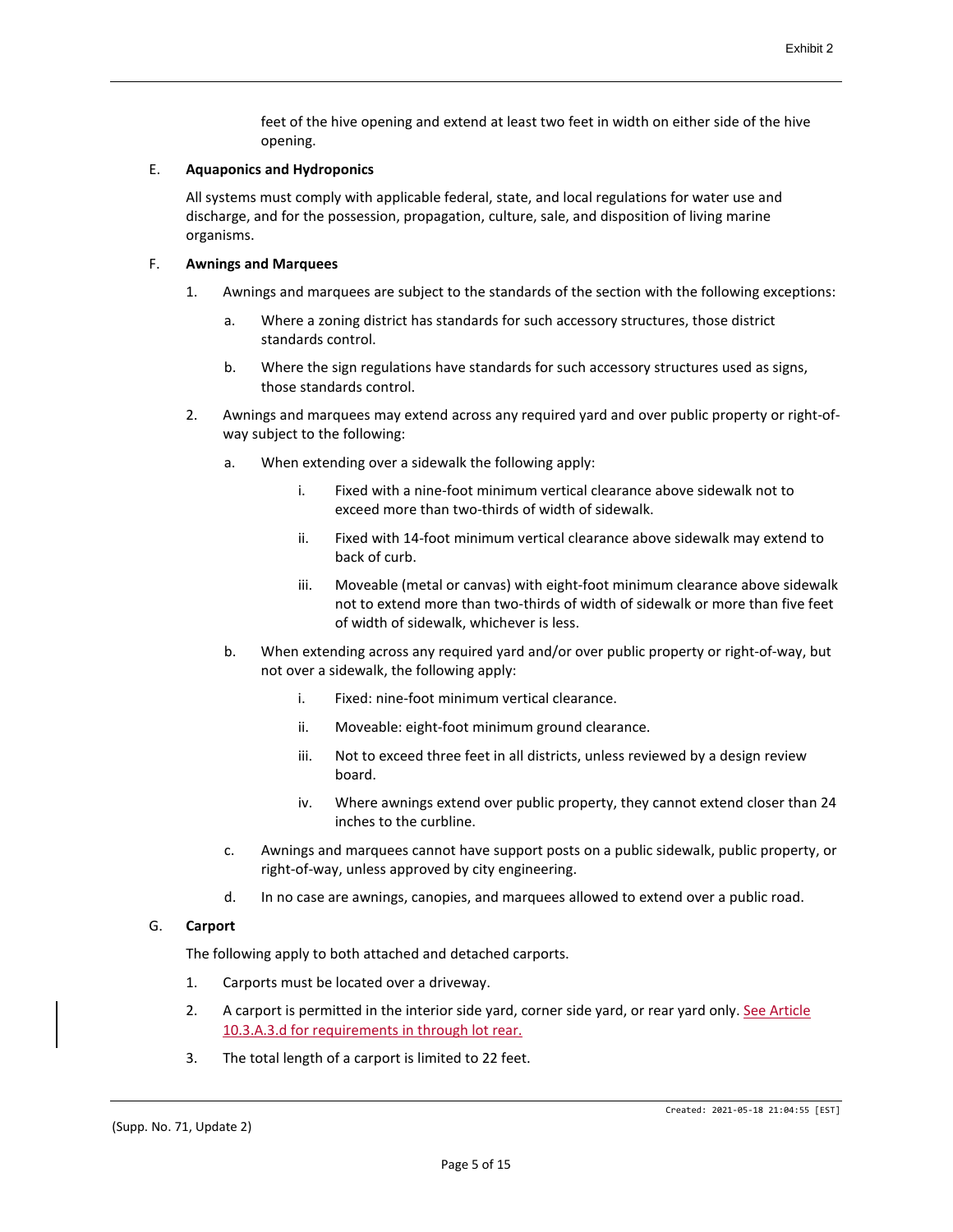- 4. A carport must be entirely open on at least two sides, with the exception of necessary support structures.
- 5. A carport must be constructed as a permanent structure with permanent building materials. Temporary tent structures and other cloth or vinyl coverings are not considered a permanent structure.
- 6. Carports cannot be used as recreational vehicles storage.

#### H. **Chicken Coops**

The keeping of chickens must comply with Chapter 5, Sec. 5-107 of the City Code.

## I. **Composting**

- 1. Bins or piles are allowed only in rear yards and must be set back five feet from lot lines.
- 2. Bins or piles must not exceed 5% of the total lot area and six feet in height.
- 3. Bins or piles must be located outside of any required riparian buffer zone.
- 4. Compost must be enclosed or contained.
- 5. Compost must only be used for the composting of materials generated on-site, and cannot contain any meat or dairy.
- 6. Compost is subject to enforcement of odor performance standards.

#### J. **Donation Boxes**

Donation boxes are permitted in nonresidential districts only.

- 1. Only one donation box is permitted per lot. The donation box must be accessory to the principal use on the site.
- 2. No donation box may be located within a required parking space.
- 3. The area surrounding the donation box must be kept free of any junk, debris, or other material.
- 4. Donation boxes must be maintained in good condition and appearance with no structural damage, holes, or visible rust, and must be free of graffiti.
- 5. Donation boxes must be locked or otherwise secured at all times.
- 6. Donation boxes must contain the following information on the front of each donation box: the name, address, email, and phone number of the operator.
- 7. Donation boxes cannot exceed five feet in height and 60 cubic feet.

#### K. **Electric Vehicle Charging Station**

The following standards apply to electric vehicle charging stations located on private property.

- 1. Electric vehicle charging stations are permitted as an accessory use in all districts.
- 2. Electric vehicle charging stations may be for public or private use. However, in the residential districts, electric vehicle charging stations cannot be used for commercial purposes.

# L. **Fences and Walls**

#### 1. **General**

a. From five feet behind the front building line forward to the front lot line and in the corner side yard, privacy fences and walls are limited to 42 inches. On through lot rear, fences are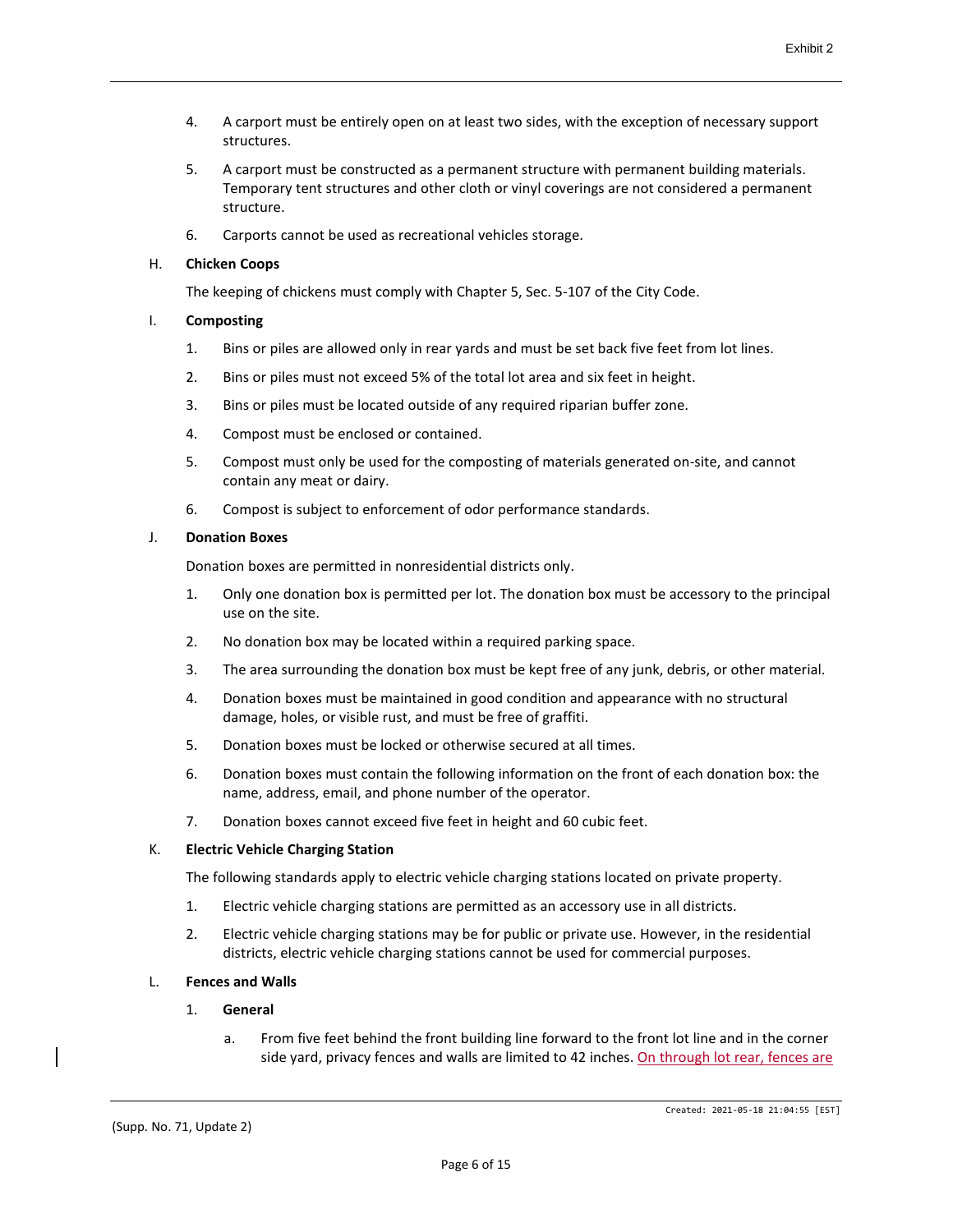limited to 42 inches when closer than the front setback for the designated zoning district, or the average of blockface for existing principal buildings numerically addressed along the parallel street, whichever is greater. Open fences do not have a limit.

- b. There is no limit on the height of privacy fences, walls, or open fences in other yards.
- c. Fences may be constructed at the boundaries of a lot without setback with the exception of the required visibility triangle.





#### **Residential Districts**

**\*\*\*\*\*\*** 42" maximum fence/wall height restriction

#### M. **Flagpoles**

- 1. Flagpoles are limited to the maximum of three poles.
- 2. Flagpoles are limited to a maximum height of the district or 35 feet, whichever is less.
- 3. Flagpoles must be setback a minimum of five feet from any lot line.
- 4. External illumination of flags is permitted but must be focused on the flagpole and flag.

#### N. **Flat Roof Features**

Accessory rooftop features of a flat roof, such as green roofs, rooftop decks, rooftop gardens, and stormwater management systems are permitted below the parapet of any flat roof building, and are excluded from the calculation of maximum building height. Flat roof features must meet the following standards:

1. For green roofs, rooftop gardens, and similar features, documentation must be submitted demonstrating that the roof can support the additional load of plants, soil, and retained water.

(Supp. No. 71, Update 2)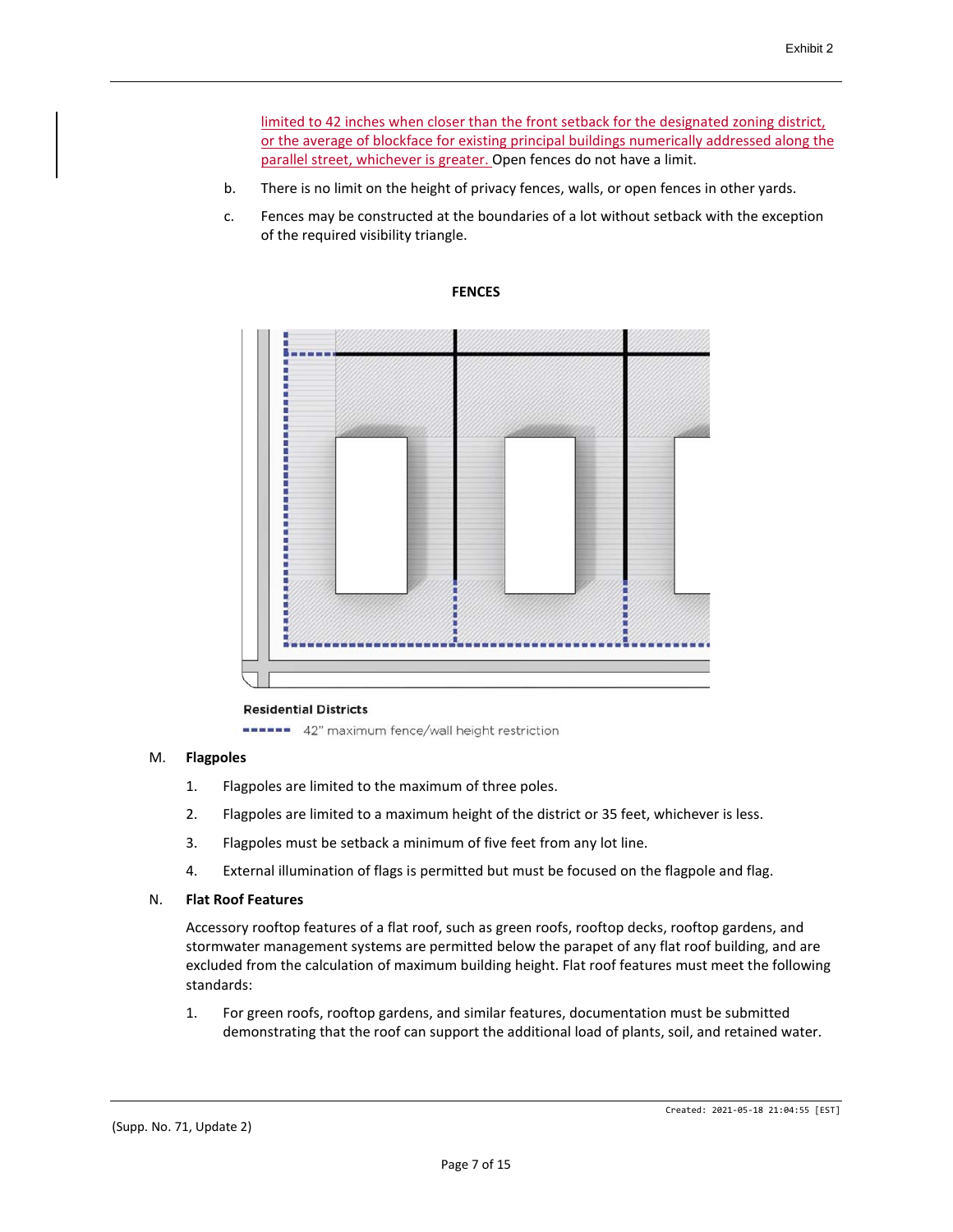- 2. For multi-family, mixed-use, and nonresidential buildings, rooftop decks or patios must be set back 18 inches from all building edges.
- 3. Guardrails are required per the standards of the Building Code.

## O. **Freestanding Roofed Structure, Pergola, or Gazebo**

- 1. A freestanding roofed structure, pergola, or gazebo is permitted in the interior side yard, corner side yard, or rear yard only. No freestanding roofed structure, pergola, or gazebo may be located in the front yard. See Article 10.3.A.3.d for requirements in through lot rear.
- 2. A freestanding roofed structure, pergola, or gazebo must be located five feet from any side or rear lot line.
- 3. All structures under this subsection O must conform with that district's corner side setback as a primary structure.

#### P. **Garage, Detached**

- 1. Detached garages are permitted in the rear, interior side, and corner side yards. See Article 10.3.A.3.d for requirements in through lot rear.
- 2. When a detached garage is served by an alley, the minimum required setback from the rear lot line is:
	- a. 12 feet when garage doors are oriented to the alley
	- b. Five feet when garage doors are oriented to the side yard
- 3. Corner side setbacks shall be the same as those for the primary structures.

#### Q. **High Tunnels and Greenhouses**

- 1. High tunnels and Greenhouses must be at least 72 inches in height, and are subject to the maximum height for an accessory structure in the zoning district.
- 2. High tunnels must be placed over an area designated for crop cultivation where crops are grown in the natural soil profile or in raised beds.
- 3. High tunnels and greenhouses must use greenhouse-grade, UV-resistant covers.
- 4. The maximum high tunnel bow spacing is six feet.
- 5. All high tunnels and greenhouses must comply with all federal, state, and local regulations for runoff, erosion, and sediment control.

#### R. **Home Occupation**

- 1. No more than three people, other than members of the household residing on the premises, may be engaged in such home occupation than can comply with each provision of this section.
- 2. The use of the dwelling unit for the home occupation shall be clearly incidental and subordinate to its use for residential purposes by its occupants.
- 3. There must be no change in the outside residential appearance of the building. Outdoor storage is prohibited and no other visible evidence of the conduct of such home occupation is allowed. Signs are permitted in accordance with the standards of Article 13.
- 4. No traffic may be generated by such home occupation in greater volumes than would normally be expected in a residential neighborhood.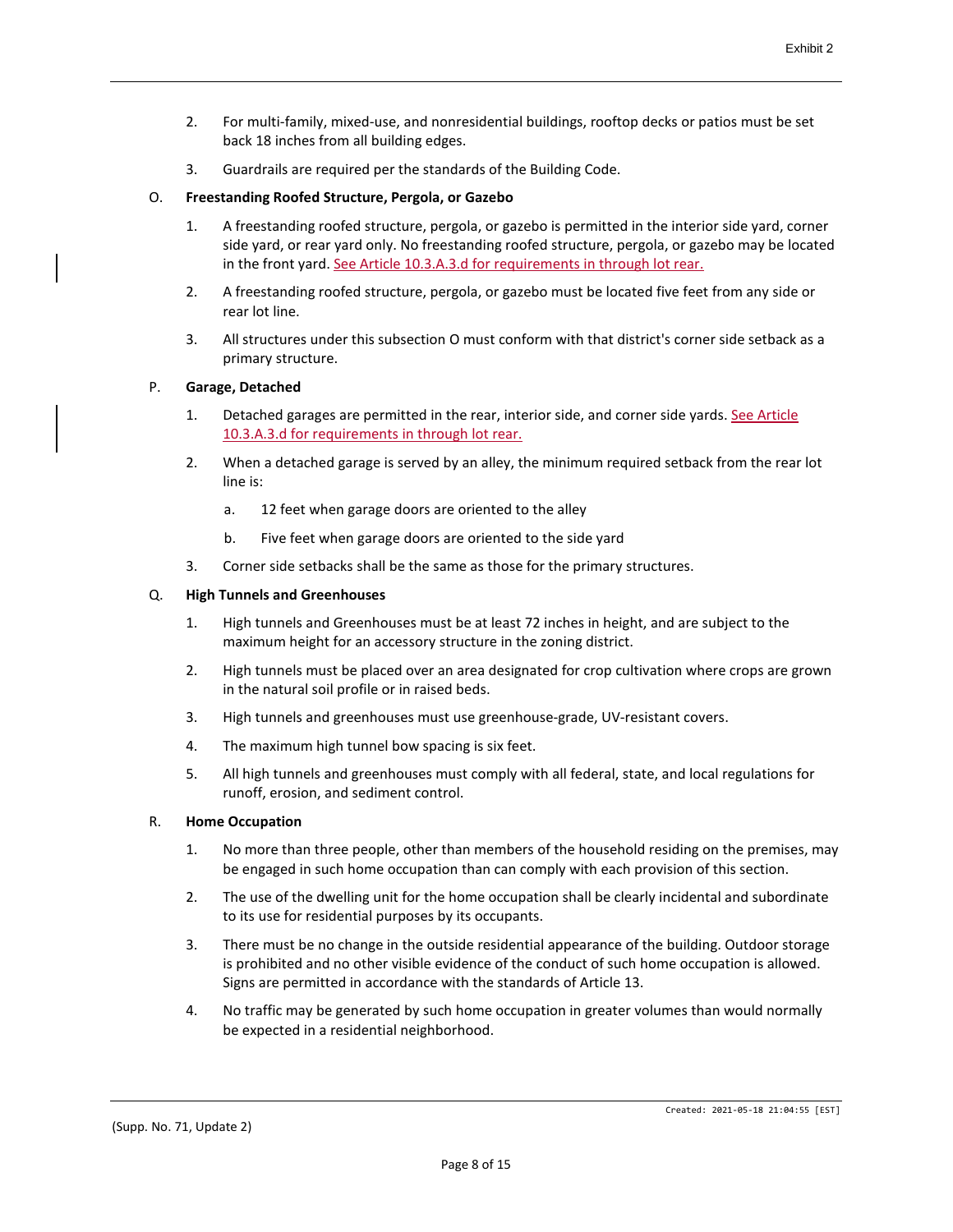- 5. No equipment or process may be used in such home occupation that increases noise, vibration, glare, fumes, odors, or electrical interference detectable to the normal senses off the lot or outside the dwelling unit. In the case of electrical interference, no equipment or process may be used which creates visual or audible interference in any radio or television receivers off the premises or causes fluctuations in the line voltage off the premises.
- 6. Motor vehicle repair and vehicle dispatch for any business where vehicles to be dispatched congregate on site are prohibited as home occupations.
- 7. Day care homes are not considered a home occupation and are regulated as a principal use per Article 9.
- 8. Only products produced on premises may be physically sold from the premises. Internet and mail order sales are permitted.
- 9. The gross floor area devoted to the home occupation cannot exceed 25% of the gross floor area of the dwelling.

#### S. **Low Tunnels and Cold Frames**

- 1. Cold frames and low tunnels must have a height that is less than 72 inches above grade.
- 2. All covers must be securely fastened.
- 3. Once the growing season is complete, all hoops, covers, and materials must be removed.

## T. **Mechanical Equipment**

Mechanical equipment includes heating, ventilation, and air conditioning (HVAC) equipment, electrical generators, and similar equipment.

#### 1. **Ground-Mounted Equipment**

- a. Mechanical equipment is permitted in the interior side or rear yard only. See Article 10.3.A.3.d for requirements in through lot rear.
- b. For multi-family and nonresidential uses, ground-mounted mechanical equipment must be screened from public view by a decorative wall, solid fence, or year-round landscaping that is compatible with the architecture and landscaping of a development site. The wall, fence, or plantings must be of a height equal to or greater than the height of the mechanical equipment being screened.

# 2. **Roof-Mounted Equipment**

- a. For structures four or more stories in height, all roof equipment must be set back from the edge of the roof a minimum distance of one foot for every two feet in height.
- b. For structures less than four stories in height and for any building where roof equipment cannot meet the setback requirement of item a above, there must be either a parapet wall to screen the equipment or the equipment must be housed in solid building material that is architecturally integrated with the structure.

# 3. **Wall-Mounted Equipment**

The following does not apply to wall-mounted equipment that encroaches into the public rightof-way. Any modifications of these standards are subject to Administrative Review Committee approval.

a. Wall-mounted mechanical equipment is not permitted on the street facing façade of the building (does not include alleys).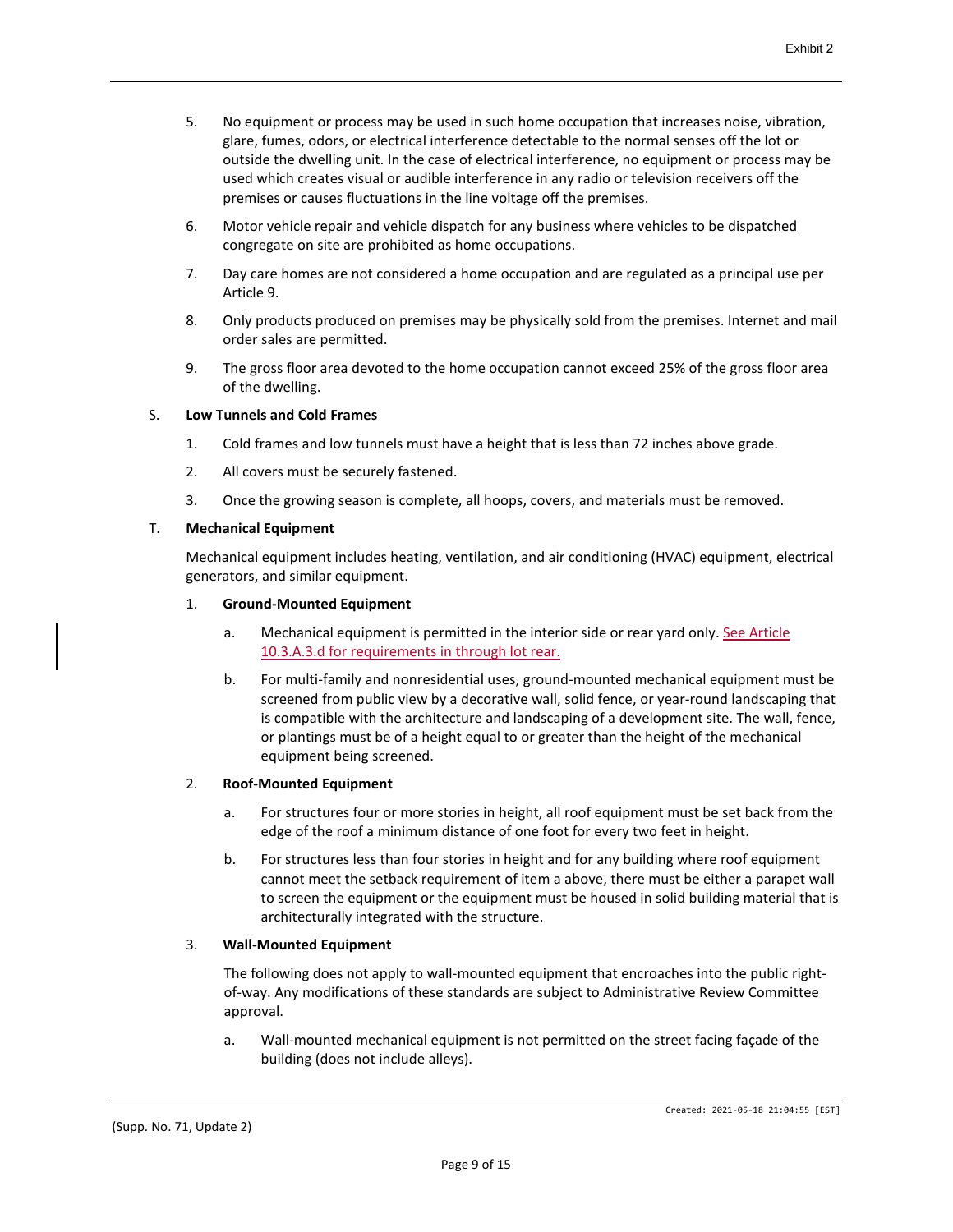- b. For multi-family and non-residential uses, wall-mounted mechanical equipment that protrudes more than 12 inches from the outer building wall must be screened from view by structural features that are compatible with the architecture of the subject building.
- c. Wall-mounted mechanical equipment that protrudes less than 12 inches must be designed to blend with the primary color and architectural design of the subject building.
- d. These requirements do not apply to window air conditioning units or satellite dishes in any district.

#### U. **Outdoor Sales and Display (Accessory)**

These regulations apply only to outdoor sales and display located on the lot.

- 1. Retail goods establishments are permitted to have accessory outdoor sales and display of merchandise only in the nonresidential districts. The merchandise offered for sale and/or displayed must be customarily sold on the premises and customarily suitable for display outside the confines of an enclosed building.
- 2. All outdoor display of merchandise must be located adjacent to the storefront. Outdoor display cannot be located within a parking lot, drive aisle, loading zone, or fire lane.
- 3. No display may be placed within five feet of either side of an active door, or within 15 feet directly in front of an active door.
- 4. A minimum clear width for pedestrian traffic of five feet is maintained.

## V. **Outdoor Storage (Accessory)**

Nonresidential uses are permitted outdoor storage as follows:

- 1. The following uses are permitted to have outdoor storage as an accessory use: amusement facility—outdoor, personal, community, and market garden, greenhouse/nursery—retail, including the growing of plants in the open, heavy retail, rental, and service, general and heavy industrial, public safety and public works facilities, vehicle dealership, vehicle rental, vehicle operations facility, vehicle repair/service, warehouse and distribution, and wholesale establishment. The Zoning Administrator can also render an interpretation that a use not listed in this section would typically have outdoor storage and permit such use to include outdoor storage on the site.
- 2. Outdoor storage must comply with the following provisions:
	- a. No outdoor storage is permitted in any public right-of-way or located so that it obstructs pedestrian or vehicular traffic. Outdoor storage is prohibited in a required setback and in the front yard.
	- b. All manufacturing, assembly, repair, or work activity must take place inside an enclosed building.
	- c. No required parking area may be used as outdoor storage.

#### W. **Refuse Dumpsters, Recycling Containers, and Recycling Collection Facility**

#### 1. **Refuse Dumpsters and Recycling Containers**

Refuse and recycling container regulations apply to multi-family dwellings and nonresidential uses.

a. Refuse and recycling containers are prohibited in the front yard. See Article 10.3.A.3.d for requirements in through lot rear.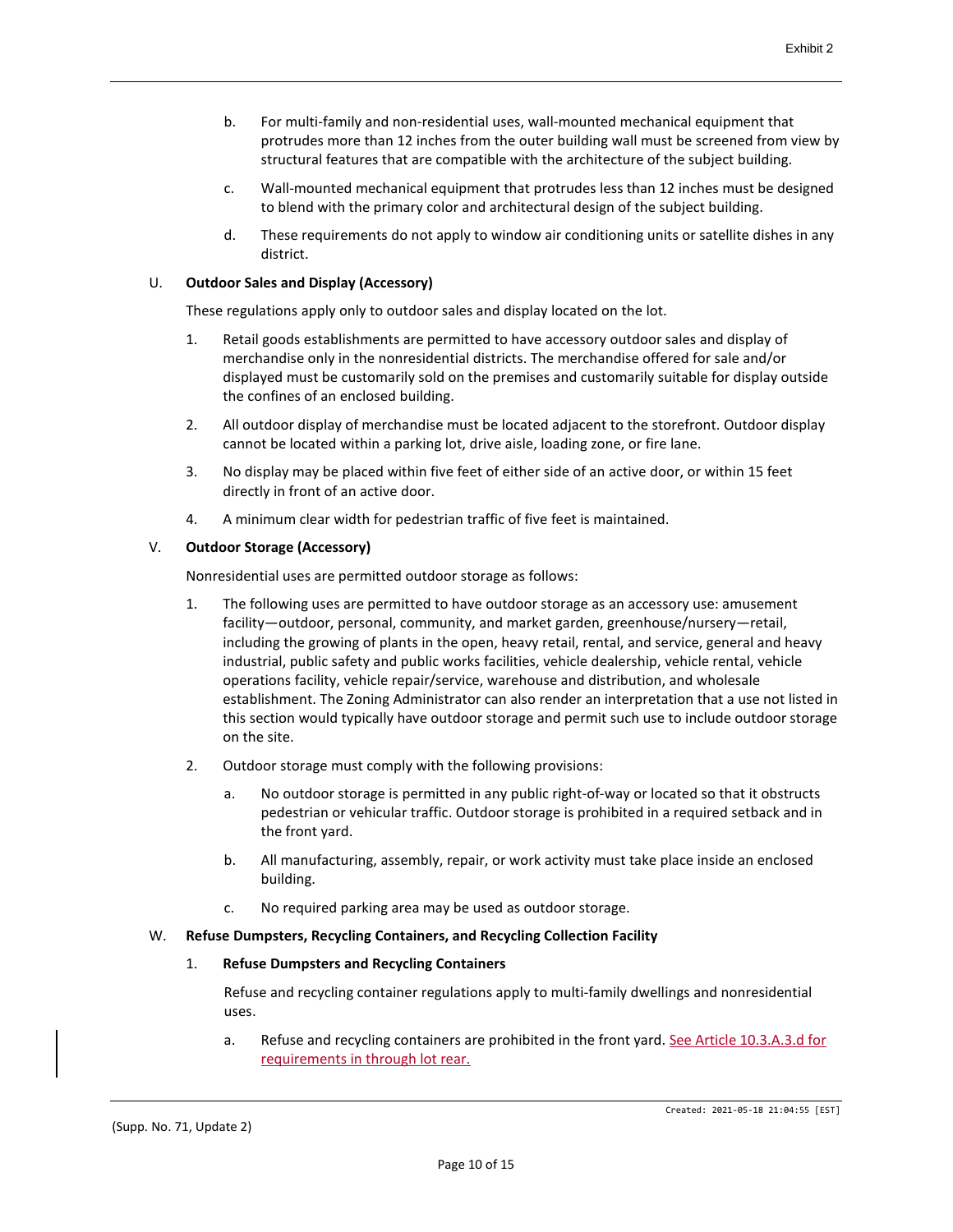- b. All traditional refuse dumpsters and recycling containers must be fully enclosed on three sides by a solid fence, wall, wall extension of the principal building, or year-round landscaping a minimum of six feet and a maximum of eight feet in height. The wall or wall extension must be constructed as an integral part of the building's architectural design. When used as an alternative to traditional refuse dumpsters and recycling containers, below grade (deep well) refuse collection and recycling systems shall be screened by a decorative wall, solid fence, or year-round landscaping. The wall, fence, or plantings must be of a height equal to or greater than the above ground height of the refuse collection and recycling equipment being screened.
- c. The enclosure must be gated. Such gate must be solid and a minimum of six feet and a maximum of eight feet in height. Such construction requires a building permit. This requirement does not apply to refuse containers located adjacent to an alley.
- d. The gate must be maintained in good working order and must remain locked except when refuse/recycling pick-ups occur. The gate must be architecturally compatible with other buildings and structures on the site.
- e. Service areas that are fully integrated into a building must be screened with a roll down door or other opaque screen.

# 2. **Recycling Collection Facility**

- a. Containers must be set back a minimum of ten feet from any lot line or building. When a recycling collection facility abuts a residential district, or any open space or institutional use, it must be located 25 feet from a lot line and a Class B buffer yard per Section 12.9 and a solid wall or fence, a minimum of six feet and a maximum of eight feet in height, is required.
- b. Containers cannot be located to obstruct pedestrian or vehicular traffic.
- c. Containers must post one identification sign per container or vehicle which identifies the type of material to be placed in the container or vehicle, the name and telephone number of the operator, the hours of operation, and a warning that no material may be left outside the container or vehicle.
- d. Five percent of the required parking spaces for the primary use may be used for the recycling collection facility.

# X. **Satellite Dish Antennas**

#### 1. **General Requirements**

- a. Satellite dish antennas must be permanently installed on a building, in the ground, or on a foundation, and cannot be mounted on a portable or movable structure.
- b. Subject to operational requirements, the dish color must be of a neutral color, such as white or grey. No additional signs or advertising is permitted on the satellite dish itself, aside from the logos of the satellite dish service provider and/or dish manufacturer.
- c. Antennas no longer in use must be immediately removed.
- d. Every effort must be made to install satellite dish antennas in locations that are not readily visible from neighboring properties or from the public right-of-way.

#### 2. **Additional Standards for Large Satellite Dish Antennas**

Large satellite dish antennas, which are greater than one meter (3.28 feet) in diameter, are subject to the general requirements above as well as the following requirements: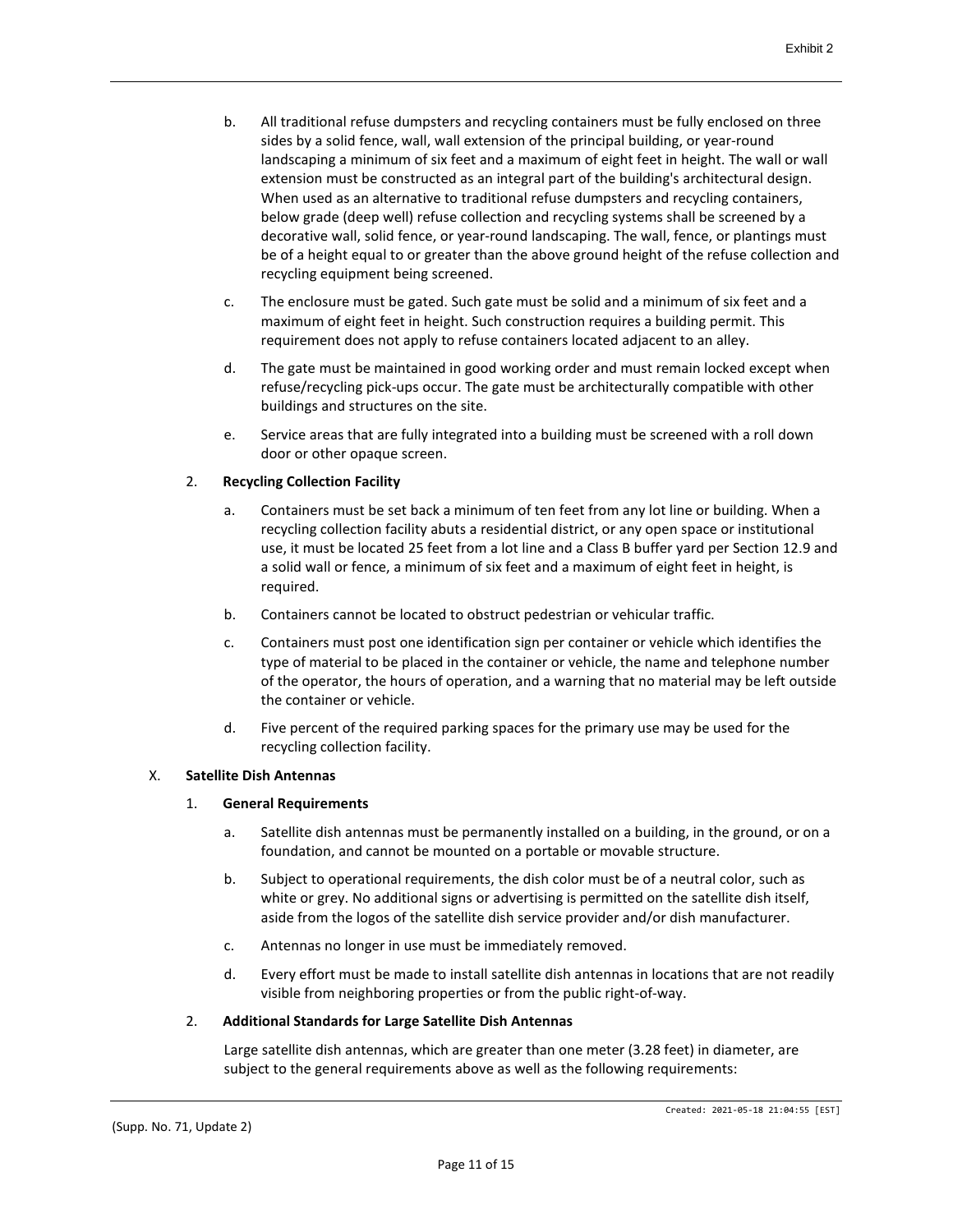- a. Large satellite dish antenna are permitted only in the rear yard, and must be set back a distance from all lot lines that is at least equal to the height of the dish, but in no case less than five feet from any lot line.
- b. Roof-mounting is permitted only if the satellite dish antenna is entirely screened from public view along the right-of-way by an architectural feature.
- c. A large satellite dish antenna must be located and screened so that it cannot be readily seen from public rights-of-way or adjacent properties. Screening includes solid fences or walls or plant materials located to conceal the antenna and its support structure. Plants must be a minimum of five feet tall at the time of installation.

## Y. **Solar Panels**

# 1. **General Requirements**

- a. A solar panel may be building-mounted or freestanding.
- b. Solar panels must be placed so that concentrated solar radiation or glare is not directed onto nearby properties or roadways.

# 2. **Building-Mounted Systems**

- a. A building-mounted system may be mounted on the roof or wall of a principal building or accessory structure.
- b. On pitched roof buildings, the maximum height a roof-mounted solar panel may rise is 18 inches.
- c. On flat roofed buildings up to 40 feet in height, the roof-mounted solar panel system is limited to a maximum height of six feet above the surface of the roof. On flat roofed buildings over 40 feet in height, the roof-mounted solar panel system is limited to 15 feet above the height of such structure. Roof-mounted solar energy systems are excluded from the calculation of building height.
- d. Wall-mounted solar panels may project up to four feet from a building façade and should be integrated into the structure as an architectural feature.

# 3. **Freestanding Systems**

- a. A freestanding system is prohibited in the front yard. See Article 10.3.A.3.d for requirements in through lot rear.
- b. The maximum height of a freestanding system is ten feet in residential districts.

# 4. **Co-Location**

- a. Solar panels may be co-located on existing structures such as wireless communication towers and light poles.
- b. Solar panels may be co-located on the roof of accessory structures such as pergolas and parking lot shade structures, and may serve as the roof as such structures.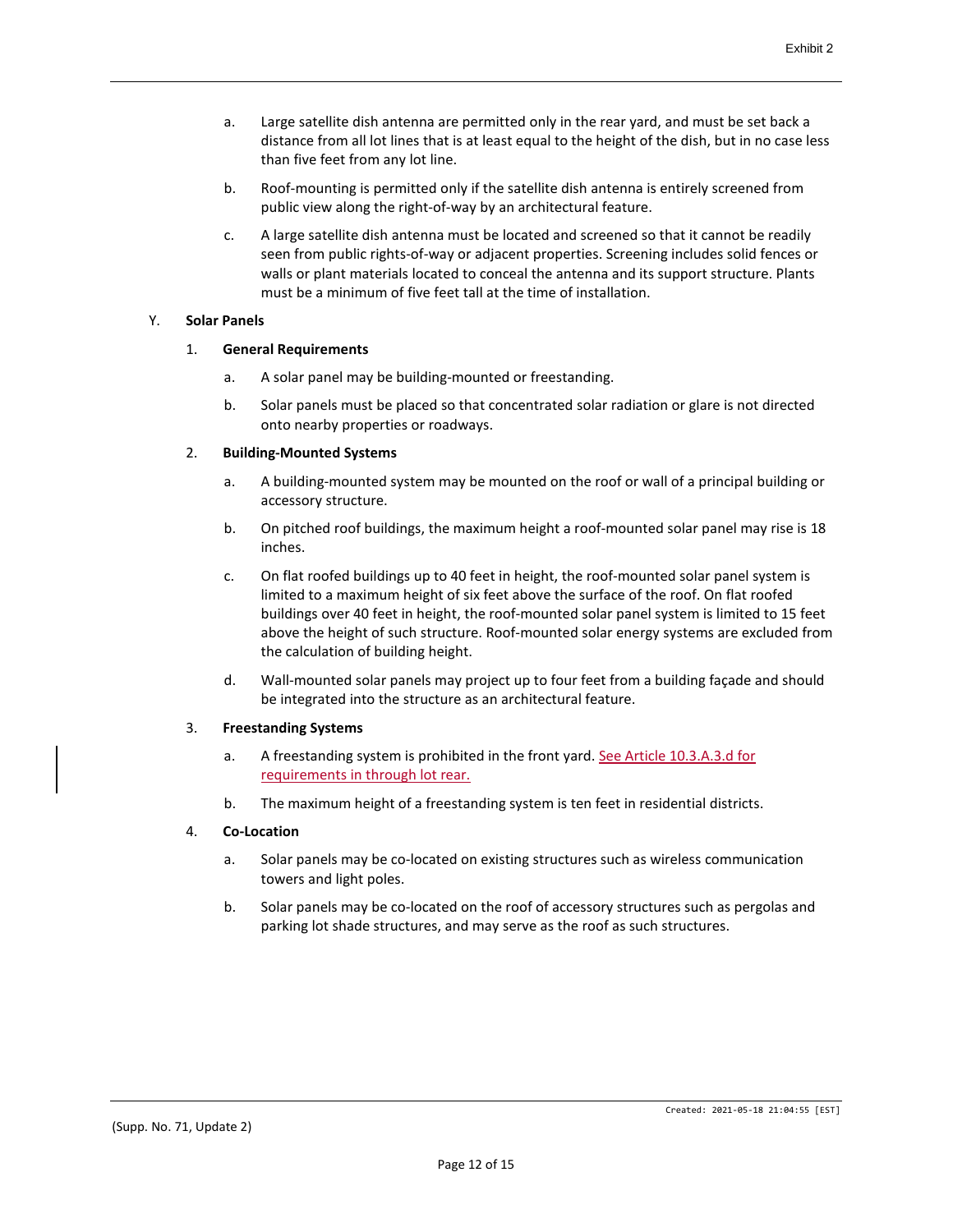



# Z. **Swimming Pool (Private)**

- 1. A private swimming pool is any pool or open tank having a depth of more than 30 inches that is designed and built for swimming and bathing. This does not include spas and hot tubs that are securely covered when not in use by a sturdy insulated top capable of restricting access by children.
- 2. No swimming pool or part thereof, including all aprons, bathing areas, and accessory structures associated with the pool, may encroach into any required setback. See Article 10.3.A.3.d for requirements in through lot rear.
- 3. No swimming pool or part thereof, including all aprons, bathing areas, and accessory structures associated with the pool, can be located in a front yard or corner side yard.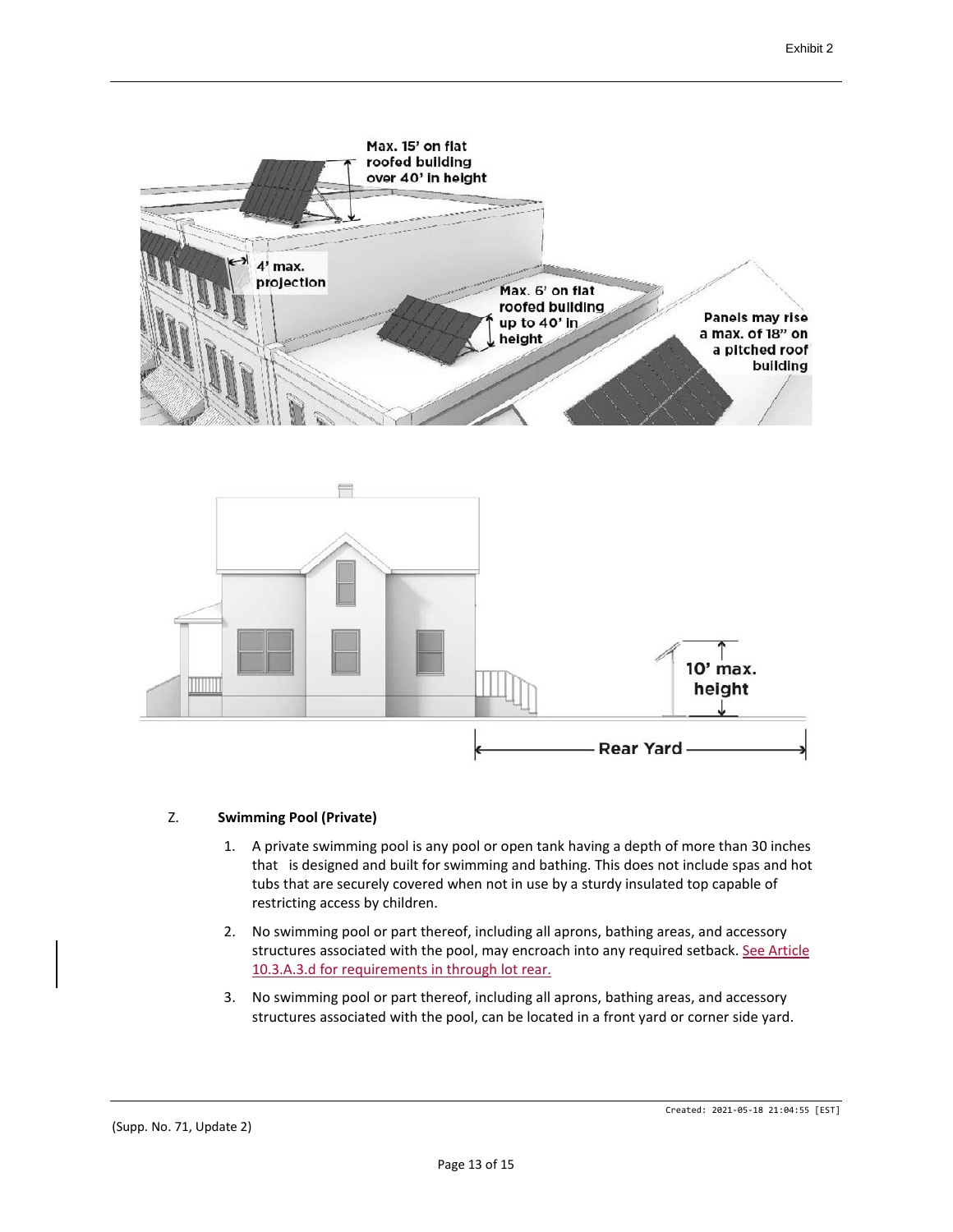4. A community club swimming pool, including all aprons, bathing areas, and accessory structures associated with the pool, cannot be located closer than 25 feet to any perimeter lot line of the development.

# AA. **Tennis Court (Private)**

- 1. No part of the court or its appurtenances may encroach into any required front, corner side, or interior side yard. See Article 10.3.A.3.d for requirements in through lot rear.
- 2. A community tennis club cannot be located closer than 25 feet to any perimeter lot line of the development.

#### BB. **Wind Turbines**

- 1. Wind turbines may be designed as either vertical or horizontal axis turbines, or designs that combine elements of the different types of turbines.
- 2. Wind turbines are subject to the following height restrictions:
	- a. The maximum height of any ground-mounted wind turbine is the maximum height allowed in the district or 35 feet, whichever is less. A taller height may be allowed by special use.
	- b. The maximum height of any wind turbine mounted upon a structure is 15 feet above the height of such structure.
	- c. Maximum height is the total height of the turbine system as measured from the base of the tower to the top. For vertical axis turbines, the maximum vertical height of the turbine blades is measured as the length of a prop at maximum vertical rotation.
	- d. No portion of exposed turbine blades (vertical access wind turbine) may be within 20 feet of the ground. Unexposed turbine blades (horizontal access wind turbine) may be within ten feet of the ground.
- 3. Ground-mounted wind turbines are permitted only in the rear yard. The tower must be set back from all lot lines equal to the height of the system. No principal buildings may be located within this area.
- 4. All wind turbines must be equipped with manual (electronic or mechanical) and automatic over speed controls to limit the blade rotation speed to within the design limits of the wind energy system.